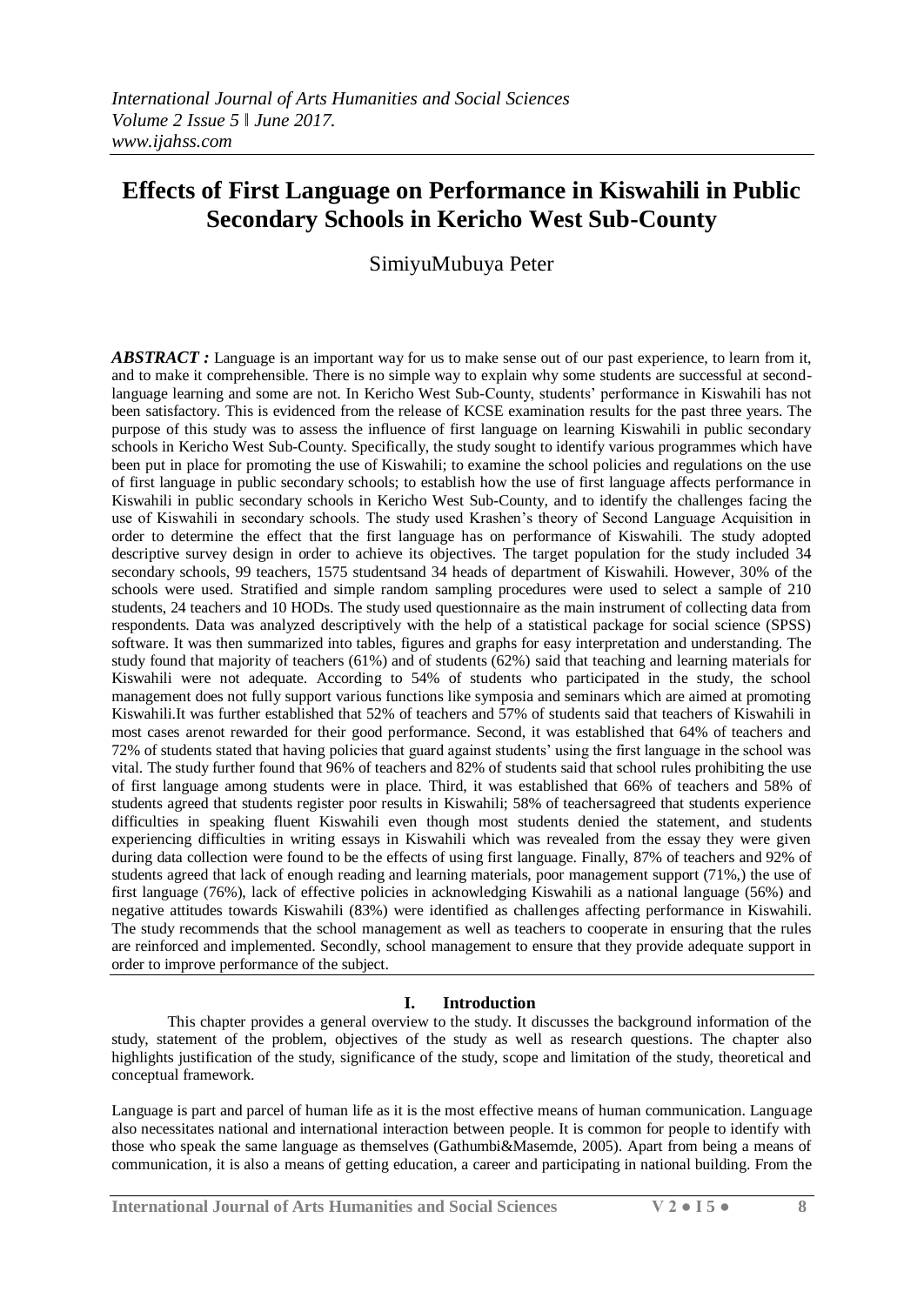proliferation of new technology worldwide, the world seems to be getting smaller and smaller (what is popularly known as the global village). This technological knowledge is passed on through language.

Language is an important way for us to make sense out of our past experience, to learn from it, and to make it comprehensible. At the initial stage, children"s language growth comes from their direct experience with the social environment. As their language understanding grows, children can relate to ever more expanding situations. This early language experience is necessary to use language symbols apart from actual situations. Children use language metaphorically, providing evidence that for children language is creative as well as imitative (Ekene, 2000). For children, language is a powerful tool for understanding the world around them. By questioning, children become active in their attempt to comprehend and learn (Lindfors, 1991; Winner, McCarthy, Kleinman, & Gardner, 1979).

Acquisition of a second language is often viewed as a process that differs from first language acquisition (Bley-Vroman, 1990), and it is frequently assumed that factors influencing one"s ability to acquire a second language (such as motivation) do not play a role in first language development (Dörnyei, 2001). However, it is also wellestablished that knowledge of a second language impacts the ability to manage information in the first language (Marian & Spivey, 2003), and current cognitive and psycholinguistic models of bilingualism explicitly posit that the two languages interact, even during language-specific processing (Dijkstra& Van Heuven, 2002).

Variability in second-language acquisition has been linked to a number of factors, including Age of L2 acquisition (Hyltenstam&Abramsson, 2003), modes of L2 acquisition (immersion vs. classroom) (Carroll, 1967), length of L2 immersion (Flege, Frieda, &Nozawa, 1997), and extent of daily L2 vs. L1 usage (Jia, Aaronson & Wu, 2002). For instance, Birdsong (2005a) found a robust relationship between the age at which a learner was exposed to L2 and the ultimate L2 attainment level. Certainly, for phonological (Flege, Yeni-Komishian, & Liu, 1999) and morphosyntactic domains, earlier exposure to the L2 yields higher L2 proficiency. While other environmental factors in L2 acquisition have received less attention than age-of-acquisition, there is clear evidence that the degree to which a learner is immersed in L2 (Flege, Yeni-Komishian& Liu, 1999), the extent of L2 exposure (Birdsong, 2005), and extent of on-going L2 use (Flege, MacKay, &Piske, 2002) all influence attained L2 proficiency. These factors may therefore influence performance of Kiswahili which is a second language in the study area.

Regardless of the learning environment, the learner"s goal is mastery of the target language. The learner begins the task of learning a second language from point zero (or close to it) and, through the steady accumulation of the mastered entities of the target language, eventually amasses them in quantities sufficient to constitute a particular level of proficiency (Dulay, Burt &Krashen, 1982 and Ellis, 1984). This characterisation of language learning entails the successful mastery of steadily accumulating structural entities and organising this knowledge into coherent structures which lead to effective communication in the target language (Rutherford, 1987).

Kiswahili has admirable value within economic markets. Much trade in the East African region is conducted in Kiswahili. Small-scale enterprises often require lingua francas like Kiswahili to flourish (Webb, 1998). Kiswahili is the social lingua franca of a large part of the Kenyan society at all socio-economic levels (Kimemia, 2001:12). However, for a long time now in Kenya, language policy has come to mean nothing more than political pronouncements, government statements, and recommendations made by Educational Commissions which are rarely implemented.

Kiswahili is the national language and the official language alongside English in Kenya and the most common medium of communication. Both English and Kiswahili languages are taught as compulsory and examinable subjects in primary and secondary schools in Kenya. Unlike English, Kiswahili is not a medium of instruction in the learning institutions in Kenya except in Kiswahili lessons. This makes it have limited time for practice by learners. Kiswahili is the most international of all indigenous languages of Africa (Mazrui&Mazrui, 1995). It is the national language in Kenya, Uganda and Tanzania. It is one of the four national languages in Zaire and it is extensively used in Rwanda, Burundi, Zambia, Mozambique and Somalia. More importantly, Kiswahili is one of the working languages of the African Union.

According to Kenya Institute of Education (2007), the objectives of secondary school Kiswahili curriculum in Kenya are to enhance what was learnt at primary level; enable the learners achieve a lasting ability to listen, speak, read and write in Kiswahili; enable them to be creative, analytical and can express themselves in Kiswahili. It is also to identify and take part in seeking for solutions in emerging issues that affect the society such as health, HIV/AIDS, gender, technological development, children's rights and labour issues. Language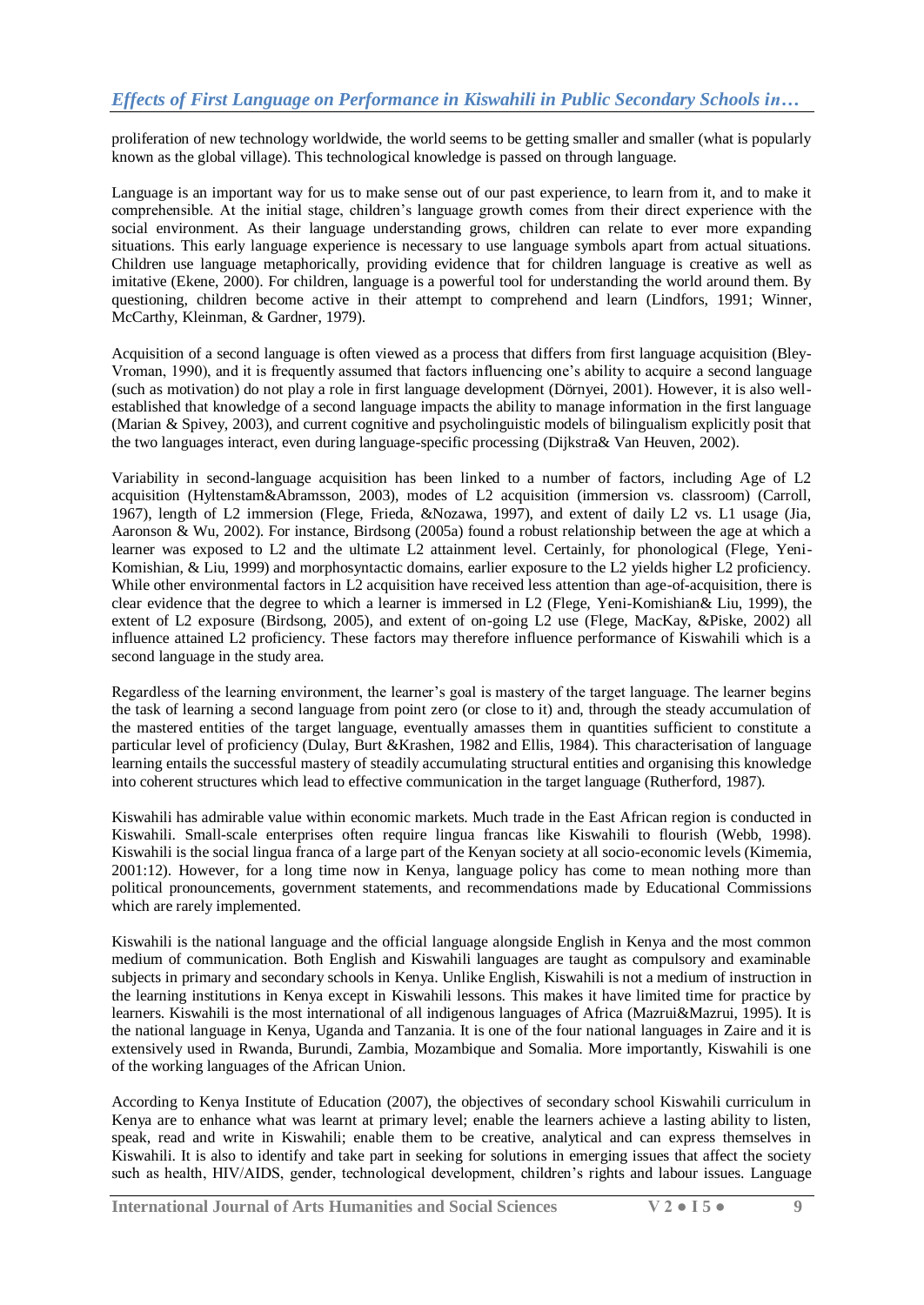learning is closely related to the attitudes of the students towards the language (Starks and Paltridge, 1996). The secondary students are the consumers of Kiswahili curriculum because they are the target audience for the curriculum. Their attitudes towards Kiswahili directly affect their performance and achievement in the subject which ultimately affects the implementation of the curriculum. The Government of Kenya is putting a lot of effort to ensure that there are qualified teachers of Kiswahili to implement the curriculum in secondary schools. In addition, it has also been organizing workshops and seminars for teachers of Kiswahili in conjunction with various textbook publishers. Time allocation for Kiswahili in secondary level has been revised and increased by one to make five in Form 1 and 2 and six in Form 3 and 4 (KIE, 2007). Despite the effort made by the Government of Kenya to improve Kiswahili, the students" performance in Kiswahili has been deteriorating over the years.

Inconsistent Kiswahili language policies have continued to prevail in post-independent Kenya. These inconsistencies have accentuated and contributed to negative attitudes towards teaching and learning of Kiswahili in educational institutions. In the education sector, for example, the Ominde Commission of 1965 first advocated the use of Kiswahili as a compulsory subject in primary schools. Since this Report was compiled, subsequent reports such as National Kiswahili Council-BAKITA (1967) have continued to recommend the teaching of Kiswahili for national integration. In Kericho West Sub-County performance in Kiswahili language in Kenya Certificate of Primary Education (KCSE) has been unsatisfactory for the past three years as shown in Table 1.1.

| Table 1.1: KCSE Performance in Kiswahili from the Year 2010-2012 |                              |  |  |
|------------------------------------------------------------------|------------------------------|--|--|
| Year                                                             | Mean score for Kiswahili (%) |  |  |
| 2010                                                             | 47.6                         |  |  |
| 2011                                                             | 47.1                         |  |  |
| 2012                                                             | 46.3                         |  |  |

**Table 1.1: KCSE Performance in Kiswahili from the Year 2010-2012**

Source: DEO"s Office, Kericho (2013)

From Table 1.1, findings show that performance in Kiswahili has been declining from 2010-2012. It is against this backdrop that this study sought to investigate the influence of first language on learning Kiswahili in Kericho West Sub-County.

## **11 StudyObjective**

The main objective of the study was to assess the effects of first language on performance in Kiswahili in public secondary schools in Kericho West Sub-County.

## **II. LITERATURE REVIEW**

Literature review is very critical in the current study because it enabled the researcher to identify what other scholars have done in relation to the study topic. This helped in identifying the research gap that the study sought to fill. Review has been done systematically according to the objectives. The first section deals with significance of Kiswahili in national development. The second section looks at the programmes adopted in teaching Kiswahili. The third section looks at the language policy. The fourth section analyses effects of first language on performance of second language while the last section deals with the impact of first language on learning of the second language.

Kiswahili has admirable value within economic markets. Much trade in the East African region is conducted in Kiswahili. Small-scale enterprises often require lingua francas like Kiswahili to flourish (Webb, 1998). Kiswahili is the social lingua franca of a large part of the Kenyan society at all socio-economic levels (Kimemia, 2001:12). However, for a long time now in Kenya, language policy has come to mean nothing more than political pronouncements, government statements, and recommendations made by Educational Commissions which are rarely implemented.

In 1969 for example, the then ruling party, KANU (Kenya African National Union), gave Kiswahili a formal recognition as the national language, therefore taking cognizance of its role in nation building. Yet it was not until 1971 when the language was officially declared the national language of Kenya. The decision of Kenya to use Kiswahili as the national language immediately after independence came as a need to foster human development. This is because Kiswahili is the language of interethnic communication in Kenya where it bridges the linguistic gap between communities. Kiswahili has the oldest uninterrupted history as an African written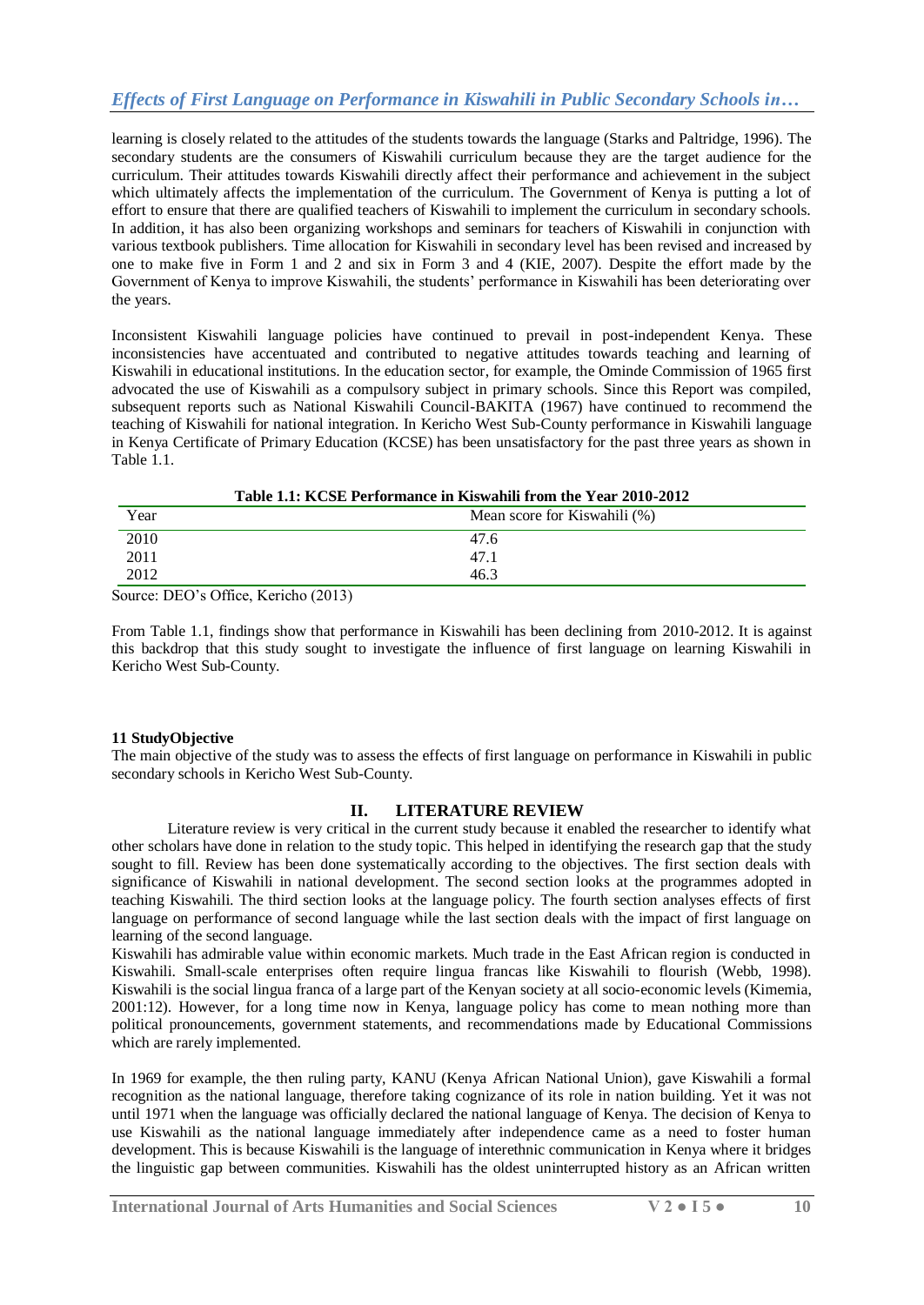language compared to other African languages used in the country. Its written literary history is over a span of almost three centuries. It therefore has a significant role to play in higher education for purposes of equipping trainees and future professionals with communicative skills needed to foster national development (Henson, 2004).

The ideal role of a language in any society is to be able to serve as many of its speakers as possible. Kiswahili can adequately perform this role because it is non-ethnic. This means that as per now, there is no particular community that can claim ownership of this language. Because of this neutrality, Kiswahili has enjoyed the support of the East African governments, Non-Governmental Organizations (NGOs), and is spoken in many countries in the world. The East African region, for example, is part of the global village, which is currently undergoing fundamental transformations on the basis of intensive competition.

Indeed, regional groupings have reinforced themselves for purposes of strengthening their competitiveness in the global market. Kiswahili is the language of cross-border trade within the East African region, and plays a significant role in fostering socio-economic relationships within the region. It is the language of the East African Community (EAC) and has been proposed to be the language of the African Union (AU). This means that it has to be developed to meet the global challenges ahead. Any country that values the development of its people must incorporate them in all development processes. This can be realized through a language that they can comprehend and can competently use it to evaluate themselves and to implement development projects within their area. Kenyans are therefore lucky to have a language that is spoken and is understood by over 80% of the population. Kiswahili has been used by politicians to woe votes during political campaigns.

Through Kiswahili literary genres especially lyrics, politicians gain popularity among the masses, hence improving their chances of winning in an election. Activities such as Civic Education, HIV/AIDS awareness campaigns, Human Rights advocacy and Constitutional Review process have become successful partly because the majority of Kenyans share a common language – Kiswahili. Professionals like engineers, agricultural extension officers, doctors and technicians use Kiswahili mostly to communicate to the public while discharging their duties. There is, therefore, an urgent need to equip these professionals with Kiswahili communication skills needed for them to competently discharge their duties. In this age of globalization, imported technology continues to bombard most of the African countries including Kenya. Industrial production, which involves imported technologies, is tied to foreign languages. This means that the latter dominates industry and commerce. Yet at the grassroots level where the peasant farmer, the housewife, the kiosk operator, the street vendor or the Jua Kali artisan operates, this official foreign language is rarely used. Instead, the indigenous languages including Kiswahili are the media through which this technology is interpreted and applied. It is therefore imperative for our professionals to learn Kiswahili, to be able to impart the right knowledge and to communicate to the general public.

Inconsistent Kiswahili language policies have continued to prevail in post-independent Kenya. These inconsistencies have accentuated and contributed to negative attitudes towards teaching and learning of Kiswahili in educational institutions. In the education sector, for example, the Ominde Commission of 1965 first advocated the use of Kiswahili as a compulsory subject in primary schools. Since this Report was compiled, subsequent reports have continued to recommend the teaching of Kiswahili for national integration. For example, following the Mackay Commission of 1984, Kiswahili became a compulsory and examinable subject in primary and secondary schools throughout the country. This culminated in the launching of the 8-4-4 system of education in 1985. The move boosted the image of Kiswahili in the country since the government had realized the crucial role that Kiswahili plays in educational and socio-economic development of the country.

Moreover, the Mackay Commission was reinforced by the Koech Commission of 1999, which proposed that Kiswahili should be one of the 5 compulsory subjects to be examined at the end of primary education. The language was also to be one of the 3 core subjects to be examined at the end of secondary education. This move has had positive effects for Kiswahili in higher education because not only does Kenya have a Kiswahili National Association (CHAKITA-Kenya) but more Kiswahili departments have since been established in all public universities and their respective constituent colleges. Kiswahili is, however, not taught in some private universities and there has been little effort to adopt the subject. It should also be understood that the bulk of professionals who graduate from these institutions serve the general public. They are employed in various sectors where, in most cases, they interact with the general public through using Kiswahili language. It is therefore imperative that they know the language well.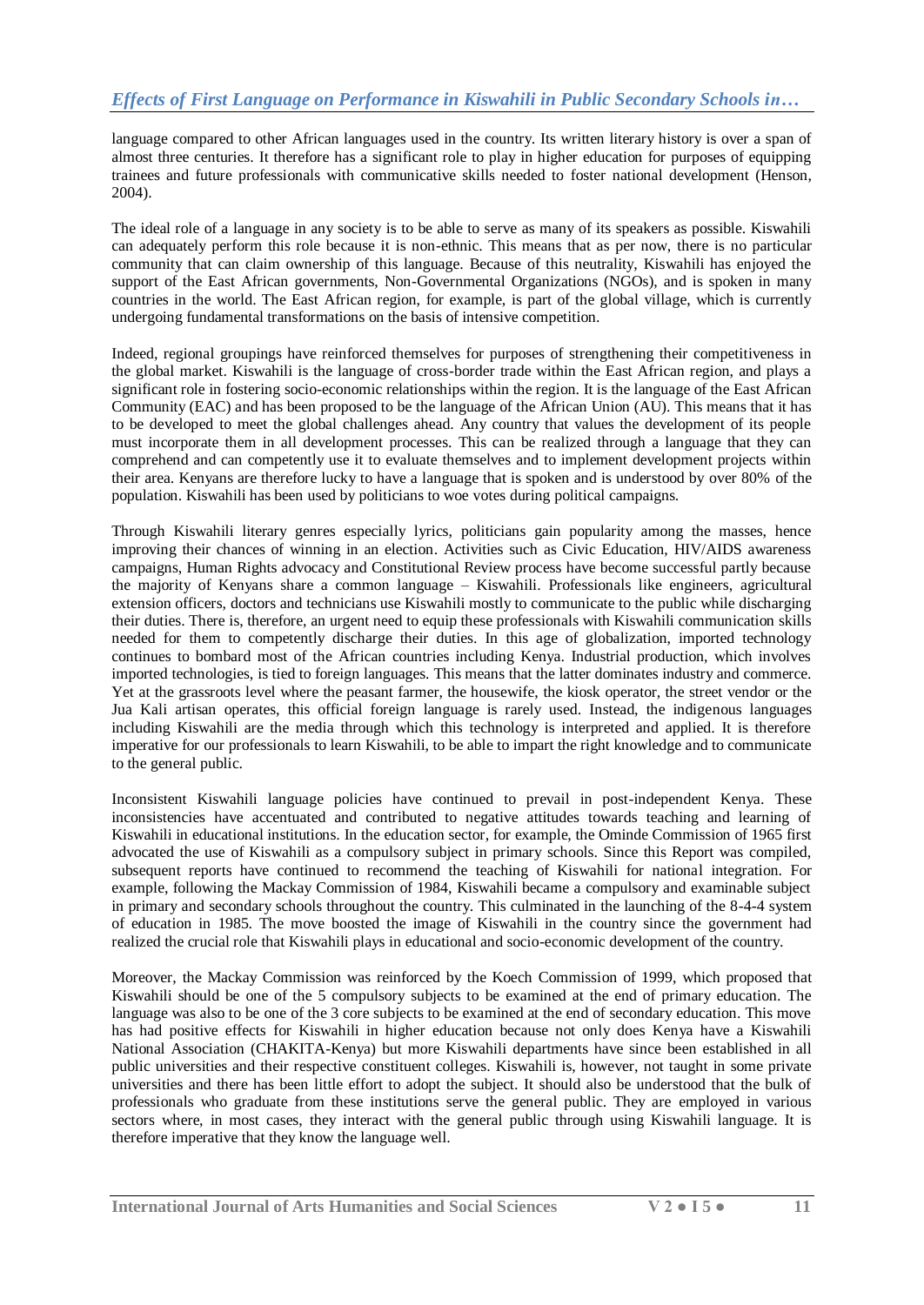On the other hand, literature transmits language, history, traditions and customs of a people. For example, it is through written or oral literature that the heroes and heroines of the nation are idolized (Were &Amutabi, 2000:35). It is through orature that the country"s great leaders are known and their deeds pass on from generation to generation. Kiswahili being the common medium of expression in Kenya can best serve these roles, hence the need to develop and teach it in the school curriculum. Various literary scholars have underscored the importance of teaching and appreciating African literatures.

Most children in the world learn to speak two languages. Bilingualism is present in just about every country around the world, in all classes of society, and in all age groups (Grosjean, 1982; McLaughlin, 1984). In the United States monolingualism traditionally has been the norm. Language represents culture, and the bilingual person is often a member of a minority group whose way of thinking and whose values are unfamiliar to the majority. Language is something we can identify and try to eradicate without showing our distrust and fear of others (McLaughlin, 1984). Even strong supporters of bilingual education such as Cummins (1981, 1996) do not claim that bilingual education is the most important element in a child"s education. In the view of Cummins, it is more about good programmes and about the status of the language group in their community that will determine success (Cummins, 1981, 1996).

There are no negative effects for children who are bilingual. Their language development follows the same pattern as that of monolingual children (Goodz, 1994). Children who develop proficiency in using their native language to communicate, to gain information, to solve problems, and to think can easily learn to use a second language in similar ways. (Pérez & Torres-Guzmán, 1996, p. 96). Even young children who are learning a second language bring all of the knowledge about language learning they have acquired through developing their first language.

There is, however, much more variation in how well and how quickly individuals acquire a second language. There is no evidence that there are any biological limits to second-language learning or that children necessarily have an advantage over adults. Even those who begin to learn a second language in childhood may always have difficulty with pronunciation, rules of grammar, and vocabulary, and they may never completely master the forms or uses of the language. There is no simple way to explain why some people are successful at secondlanguage learning and some are not. Social and educational variables, experiential factors, and individual differences in attitude, personality, age, and motivation all affect language learning (Bialystok &Hakuta, 1994; McLaughlin, 1984; Wong Fillmore, 1991a; Tabors, 1997).

McLaughlin notes that ultimate retention of two languages depends on a large number of factors, such as the prestige of the languages, cultural pressures, motivation, opportunities of use but not on age of acquisition (McLaughlin, 1984, p. 73). It should not be surprising that bilingual children often have one area of language learning that is not equal between the two languages. It does not happen very often that both languages will be equally balanced. The society that children find themselves in and how important each language is viewed within that society are very important. Children will only continue to use two languages if doing so is perceived to be valuable. As children go through school, they usually lose much of their ability in their native language. Children bring their attitudes toward a second language and those who speak it as well as their attitude toward their first language. These attitudes are important to the success of the child learning a second language and retaining his or her language (Collier, 1995b; Lindfors, 1991).

Learning of a second language is subject to the influence of the learner's history with the first language (Ho, 1986). Ho asserts that second language learning strategies are basically similar to those of the first language and there is no need for the establishment of a special set of procedures for the second language training. However, Ho (1986) acknowledges the direct role which the first language plays in the initial stages of second language acquisition. Therefore, this perspective takes into account the participation of the individual's history of the first language in the acquisition of the second language and thereafter (such as thinking in first language while speaking in second language). That is to say, the first and second languages are interrelated and the history of the first language is a participatory factor in the acquisition of the second language and its maintenance.

Given the long history of first language and its interrelation with second language, the bilingual repertoire may be such that the first language occurs under conditions of ambiguous contextual control. This phenomenon may be called "dominance" of the first language over the second language. Experimentally speaking, such dominance may be determined by eliminating the contextual cues and observing equivalence patterns with regard to common elements. Kohlenberg, Hayes, and Hayes (1991) showed that an element of a class of arbitrarily related stimuli could acquire contextual control over equivalence relations, and that control would transfer without direct training, to other members of the class.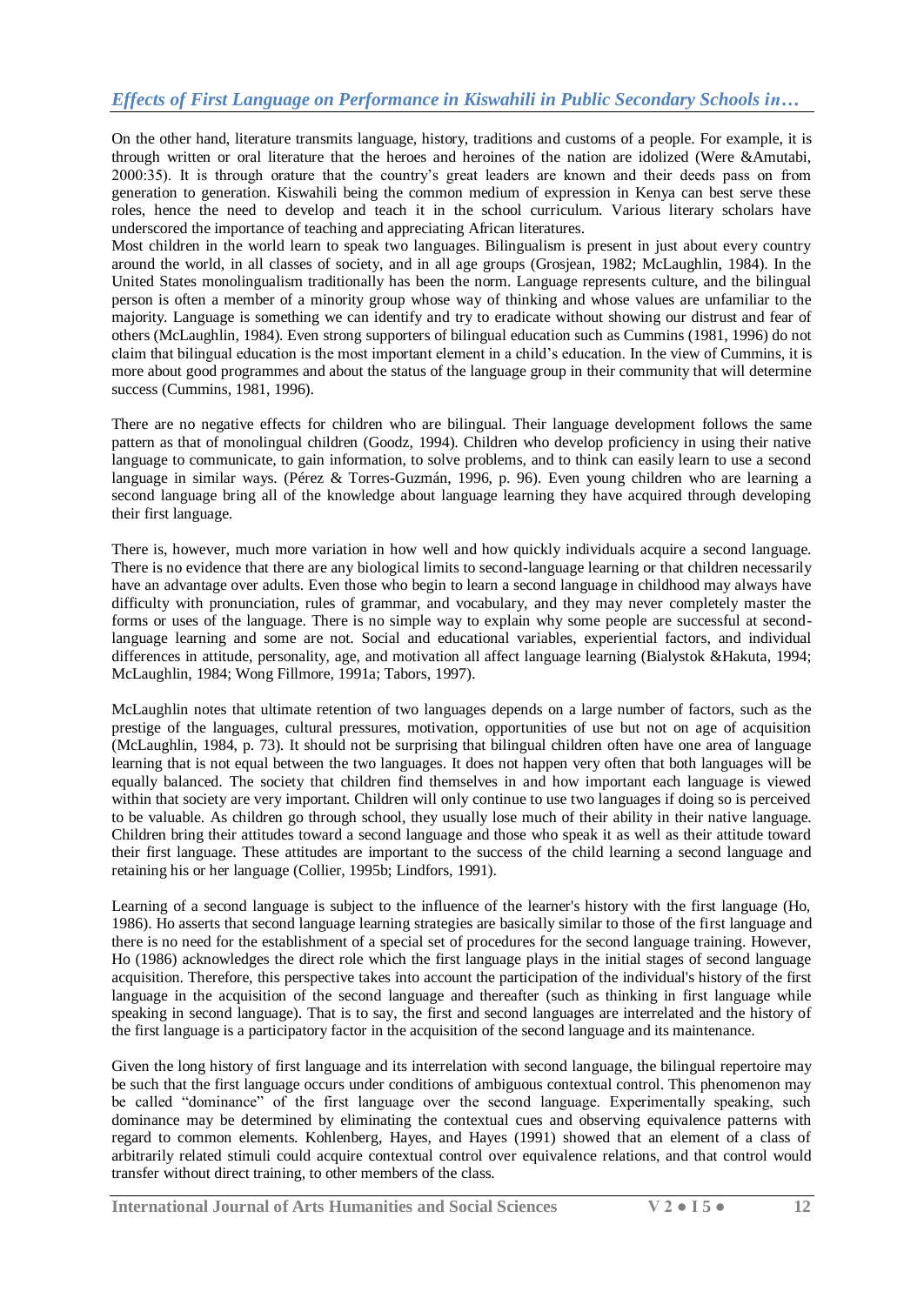In one experiment, they demonstrated the establishment of conditional equivalence classes under the control of contextual stimuli (three male and three female names) and when these equivalence classes were tested using new names not used in training (another set of three male and three female), contextual control remained intact (common element being gender-identified names). Another type of procedure consisted of testing for what is called second-order conditional control. More specifically, emergence of conditional discriminations among novel stimuli (or stimuli with no training history) without the contextual cue(s) may suggest that the contextual cue(s) have not entered into compounds with the visual stimuli, but instead have exerted second-order contextual control over the emergent equivalence relations (Steel & Hayes, 1991).

Bush, Sidman and de Rose (1989) stated that apparent second-order conditional stimuli (high and low tones) may have entered into a compound with the sample and thereby exerted control over conditional discriminations. In the study of second language, the demonstration of contextual control in relational responding has implications for the selection by the speaker of one language form over another.

The second language learning environment encompasses everything the language learner hears and sees in the new language. It may include a wide variety of situations such as exchanges in restaurants and stores, conversations with friends, reading street signs and newspapers, as well as classroom activities, or it may be very sparse, including only language classroom activities and a few books. Regardless of the learning environment, the learner"s goal is mastery of the target language. The learner begins the task of learning a second language from point zero (or close to it) and, through the steady accumulation of the mastered entities of the target language, eventually amasses them in quantities sufficient to constitute a particular level of proficiency (Dulay, Burt &Krashen, 1982 & Ellis, 1984).

This characterisation of language learning entails the successful mastery of steadily accumulating structural entities and organizing this knowledge into coherent structures which lead to effective communication in the target language (Rutherford, 1987). If this is the case, then we would expect that well-formed accurate and complete target language structures would, one after another, emerge on the learner's path towards eventual mastery of the language. If the learner went on to master the language, we could, in principle, tabulate the expansion of his/her repertoire up to the point where all of the well-formed structures of the target language had been accounted for (Beardsmore, 1982 & Hoffman, 1991).

In reality this is not the case. Second language learners appear to accumulate structural entities of the target language but demonstrate difficulty in organizing this knowledge into appropriate, coherent structures. There appears to be a significant gap between the accumulation and the organization of the knowledge. This then raises a critical question - what kinds of language do second language learners produce in speaking and writing? When writing or speaking the target language (L2), second language learners tend to rely on their native language (L1) structures to produce a response. If the structures of the two languages are distinctly different, then one could expect a relatively high frequency of errors to occur in L2, thus indicating an interference of L1 on L2 (Dechert, 1983 & Ellis, 1997). The current study was conducted in Kericho West Sub County where Kipsigis is the major language among the residents. Relying on the native language or first language which is Kipsigis may have affected learning and performance of Kiswahili in the study area.

Extensive research has already been done in the area of native language interference on the target language. Dulay, Burt and Krashen (1982) define interference as the automatic transfer, due to habit, of the surface structure of the first language onto the surface of the target language. Lott (1983) defines interference as 'errors in the learner"s use of the foreign language that can be traced back to the mother tongue'. Ellis (1997) refers to interference as "transfer", which he says is 'the influence that the learner"s L1 exerts over the acquisition of an L2'. He argues that transfer is governed by learners' perceptions about what is transferable and by their stage of development in L2 learning. In learning a target language, learners construct their own interim rules (Selinker, 1971, Seligar, 1988 & Ellis, 1997) with the use of their L1 knowledge, but only when they believe it will help them in the learning task or when they have become sufficiently proficient in the L2 for transfer to be possible.

Ellis (1997) raises the need to distinguish between errors and mistakes and makes an important distinction between the two. He says that errors reflect gaps in the learner's knowledge; they occur because the learner does not know what is correct. Mistakes reflect occasional lapses in performance; they occur because, in a particular instance, the learner is unable to perform what he or she knows. It appears to be much more difficult for an adult to learn a second language system that is as well learned as the first language. Typically, a person learns a second language partly in terms of the kinds of meanings already learned in the first language (Carroll, 1964;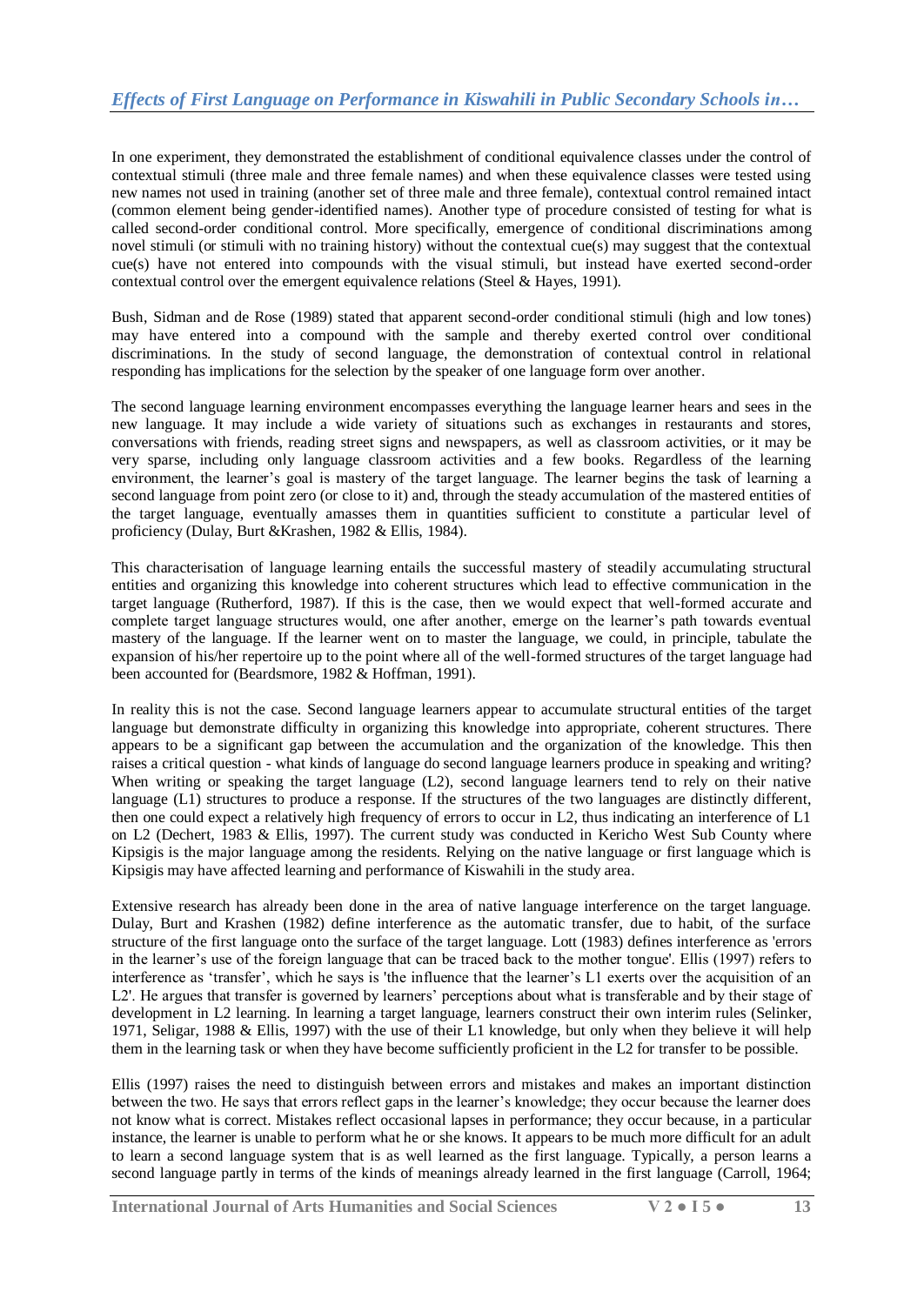Albert &Obler, 1978 and Larson-Freeman & Long, 1991). Beebe (1988) suggests that in learning a second language, L1 responses are grafted on to L2 responses, and both are made to a common set of meaning responses. Other things being equal, the learner is less fluent in L2, and the kinds of expressions he/she uses in L2 bear telltale traces of the structure of L1.

Carroll (1964) argues that the circumstances of learning a second language are like those of a mother tongue. Sometimes there are interferences and occasionally responses from one language system will intrude into speech in the other language. It appears that learning is most successful when the situations in which the two languages (L1 & L2) are learned, are kept as distinct as possible (Faerch& Kasper, 1983). To successfully learn L2 requires the L2 learner to often preclude the L1 structures from the L2 learning process, if the structures of the two languages are distinctly different. Beardsmore (1982) suggests that many of the difficulties a second language learner has with the phonology, vocabulary and grammar of L2 are due to the interference of habits from L1. The formal elements of L1 are used within the context of L2, resulting in errors in L2, as the structures of the languages, L1 and L2 are different.

The relationship between the two languages must then be considered. Albert and Obler (1978) claim that people show more lexical interference on similar items. So it may follow that languages with more similar structures (for example, English and French) are more susceptible to mutual interference than languages with fewer similar features (eg English and Japanese). On the other hand, we might also expect more learning difficulties, and thus more likelihood of performance interference at those points in L2 which are more distant from L1, as the learner would find it difficult to learn and understand a completely new and different usage. Hence the learner would resort to L1 structures for help (Selinker, 1979; Dulay et al, 1982; Blum-Kulka&Levenston, 1983; Faerch& Kasper, 1983, Bialystok, 1990 and Dordick, 1996).

Dechert (1983) suggests that the further apart the two languages are structurally, the higher the instances of errors made in L2 which bear traces of L1 structures. In both cases the interference may result from a strategy on the part of the learner which assumes or predicts equivalence, both formally and functionally, of two items or rules sharing either function or form. More advanced learning of L2 may involve a greater number of rules or marking features for distinguishing between the two languages. This then raises a pertinent question - does the L2 text have to be syntactically correct for its meaning to be understood? Do the identified errors in the written text reduce semantic and syntactic acceptability? The answer lies in several domains: the L2 learner"s purpose in learning the target language, the learner"s L2 proficiency level of the target language and the knowledge state of the learner in L1 and L2.

Adults who learn a second language differ from children learning their first language in at least three ways: children are still developing their brains whereas adults have conscious minds, and adults have at least a first language that orients their thinking and speaking. Although some adult second-language learners reach very high levels of proficiency, pronunciation tends to be non-native. This lack of native pronunciation in adult learners is explained by the critical period hypothesis. When a learner's speech plateaus, it is known as fossilization.

Some errors that second-language learners make in their speech originate in their first language. For example, Spanish speakers learning English may say; "Is raining" rather than "It is raining", leaving out the subject of the sentence. This kind of influence of the first language on the second is known as negative language transfer. French speakers learning English, however, do not usually make the same mistake of leaving out "it" in "It is raining." This is because pronominal and impersonal sentence subjects can be omitted (or as in this case, are not used in the first place) in Spanish but not in French (Cook, 2008). The French speaker knowing to use a pronominal sentence subject when speaking English is an example of positive language transfer.

Also, when people learn a second language, the way they speak their first language changes in subtle ways. These changes can be with any aspect of language, from pronunciation and syntax to gestures the learner makes and the language features they tend to notice (Cook, 2008). For example, French speakers who spoke English as a second language pronounced the /t/ sound in French differently from monolingual French speakers (Flege, 1987). This kind of change in pronunciation has been found even at the onset of second-language acquisition; for example, English speakers pronounced the English  $/p$  t k/ sounds, as well as English vowels, differently after they began to learn Korean (Chang, 2012). These effects of the second language on the first led Vivian Cook to propose the idea of multi-competence, which sees the different languages a person speaks not as separate systems, but as related systems in their mind (Cook, 2008).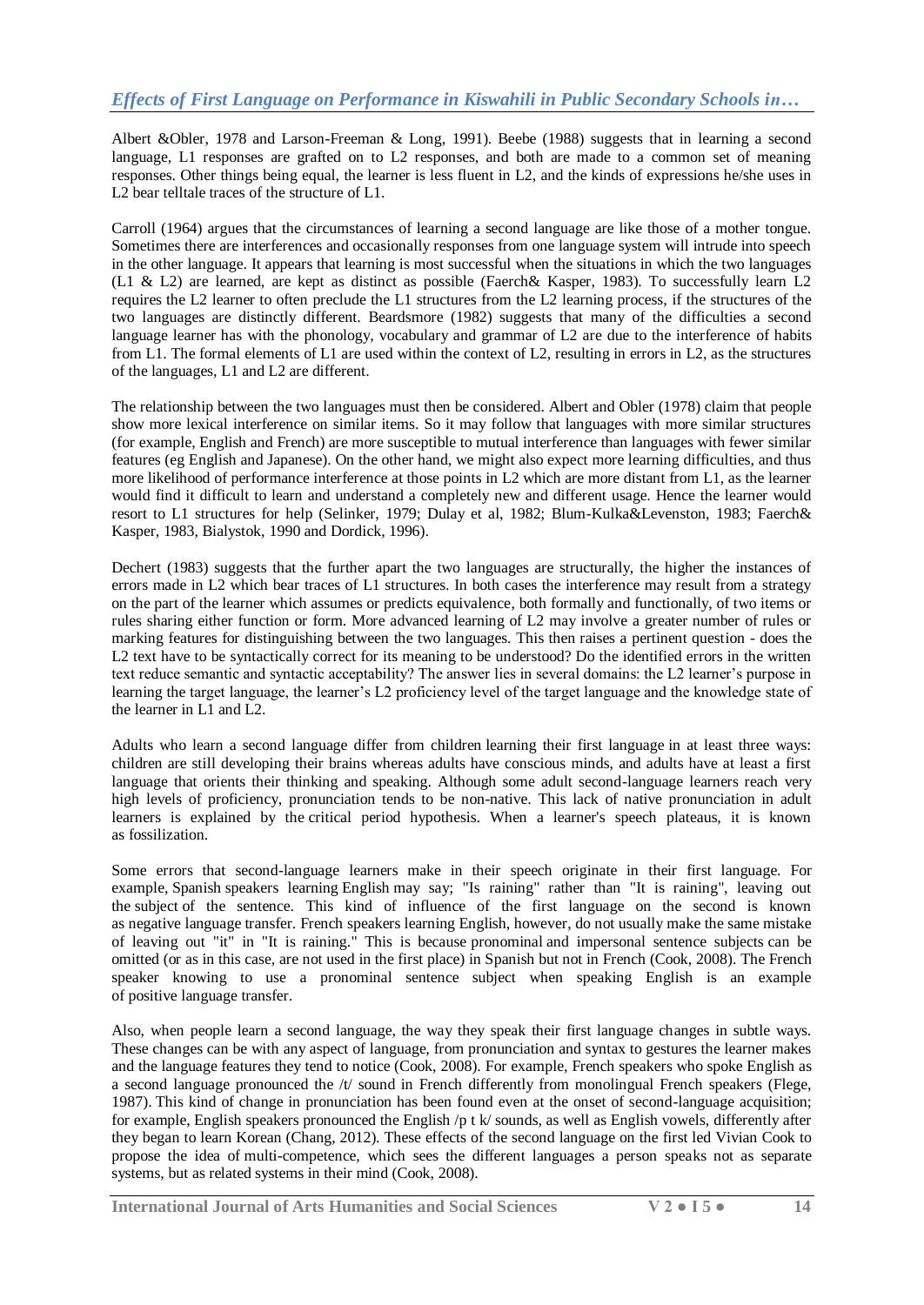# **III. DATA PRESENTATION ANALYSIS, INTERPRETATION AND DISCUSSION**

This chapter presents the results and discussion as organized based on the study objectives. More specifically, this chapter analyzed the teachers and students' opinions on the effects of first language on performance of Kiswahili in public secondary schools in Kericho West Sub-County. Questionnaire, interview guide and essay guide were used to collect data. Analysis was based on four objectives of the study:

1. To establish how the use of first language affects performance in Kiswahili in public secondary schools in Kericho West Sub-County

All the students and teachers who were selected to participate in the study were cooperative and the return rate was 100%.

In relation to the scoring in the Likert Tables a five scale variables were adopted with SA as strongly agree, A as agree, UD as undecided, SD as strongly disagree and D as disagree. However, during data analysis, presentation and discussion, a three scale approach was adopted with A as agree, UD as undecided and D as disagree. This was due to the fact that strong agree and agree all refer to an agreement to the variable while strongly disagree and disagree all refer to the disagreement to the variable.

In the study to establish demographic information of the respondents, highest level of education of teachers as well as their teaching experience were determined. In addition, gender of the students was also identified as shown in Table 4.1.

| <b>Table 1: Respondents' Background Information</b> |                  |            |  |  |  |  |  |
|-----------------------------------------------------|------------------|------------|--|--|--|--|--|
| <b>Item</b>                                         | <b>Frequency</b> | Percentage |  |  |  |  |  |
| <b>Highest level of Education of Teachers</b>       |                  |            |  |  |  |  |  |
|                                                     |                  |            |  |  |  |  |  |
| Diploma                                             | 3                | 12.5       |  |  |  |  |  |
| Undergraduate Degree                                | 17               | 70.8       |  |  |  |  |  |
| Postgraduate degree                                 | 4                | 16.7       |  |  |  |  |  |
| <b>Total</b>                                        | 24               | 100.0      |  |  |  |  |  |
| <b>Teaching Experience</b>                          |                  |            |  |  |  |  |  |
| Less than one year                                  | $\overline{2}$   | 8.3        |  |  |  |  |  |
| $1-5$ years                                         | 6                | 25.0       |  |  |  |  |  |
| 6-10 years                                          | 12               | 50.0       |  |  |  |  |  |
| Above 10 years                                      | 4                | 16.7       |  |  |  |  |  |
| <b>Total</b>                                        | 24               | 100.0      |  |  |  |  |  |

In relation to the demographic characteristics of the respondents, majority (70.8%) of teachers had undergraduate degree, 16.7% had postgraduate degree while 12.5% had diploma certificates. This thus implies that teachers had adequate training considering the fact that 87.5% of teachers had at least university training and are holders of degrees. Therefore, it can be argued that teachers have adequate training to enable them handle teaching of Kiswahili effectively.

Findings further revealed that half of teachers who were interviewed had 6-10 years of teaching experiencing, 25% had a teaching experience of 1-5 years while 16.7% had a teaching experience of more than 10 years. This indicate therefore that majority (66.7%) had been teaching Kiswahili for six years and more. Thus, this indicate the high level of experience that majority of teachers have accumulated with years which is crucial in promoting performance of the subject. In addition, since most teachers have been in their profession for long, the policies and regulations aimed at preventing students from using first language, effects of first language use on performance of Kiswahili as well as the challenges affecting performance of Kiswahili.

#### **Gender of the Students**

In relation to the gender of the students, majority were found to be male as shown in Figure 4.2.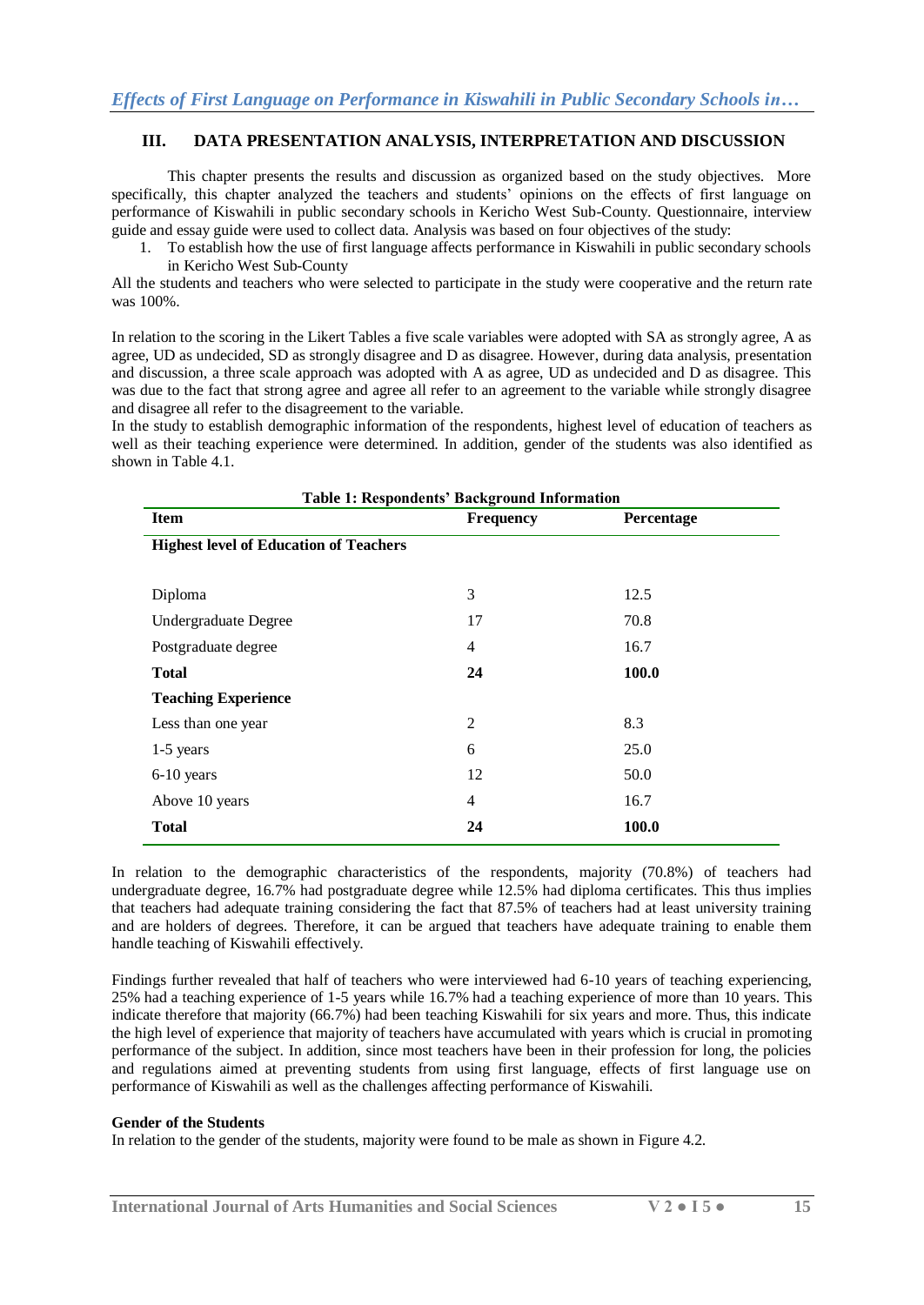

**Figure 1 Gender of the Students**

In relation to gender of the students, the study found that female students were slightly higher than their counterparts. Female students were 53.3% while their counterparts were 46.7%. This also suggests that more female students are embracing education due to intensive campaigns and awareness from various stakeholders and women activists. Despite the fact that the study was not gender based, it was however prudent for the study to collect gender balanced information from students regarding effects of first language on performance of Kiswahili.

#### ` **Teachers and Students' Responses on the Use of First language**

In order to obtain information on the use of the first language in selected schools six variables were developed. Findings indicate that first language is being used by students and little is being done to eliminate the habit.

Table 4.2 has a summary of the findings.

| the Use of First<br><b>Statements</b><br>on                                                   | o<br><b>Teachers' Responses</b> |           |       | <b>Students' Responses</b> |              |       |
|-----------------------------------------------------------------------------------------------|---------------------------------|-----------|-------|----------------------------|--------------|-------|
| language                                                                                      | A                               | <b>NS</b> | D     | $\mathbf{A}$               | $\mathbf{U}$ | D     |
| Students use the first language in the<br>school                                              | 84.0%                           | 2.0%      | 14.0% | 78.0%                      | 12.0%        | 10.0% |
| Students are given manual work if found<br>speaking in their first language                   | 17.0%                           | 18.0%     | 65.0% | 23.0%                      | 19.0%        | 58.0% |
| Students who speak in their<br>first<br>language in school are sent home for<br>their parents | 9.0%                            | 22.0%     | 69.0% | 13.0%                      | 32.0%        | 55.0% |
| first<br>Students who speak in their<br>language are required to buy story books              | 11.0%                           | 2.0%      | 78.0% | 9.0%                       | 15.0%        | 76.0% |
| No punishment is administered to those<br>who speak in their first language in<br>school      | 62.0%                           | 12.0%     | 26.0% | 50.0%                      | $10.0\%$     | 40.0% |
| There are difficulties in controlling the<br>use of first language in my school               | 53.0%                           | 11.0%     | 36.0% | 33.0%                      | 55.0%        | 12.0% |

|  |  | Table 2 Responses on the Use of First language |
|--|--|------------------------------------------------|
|  |  |                                                |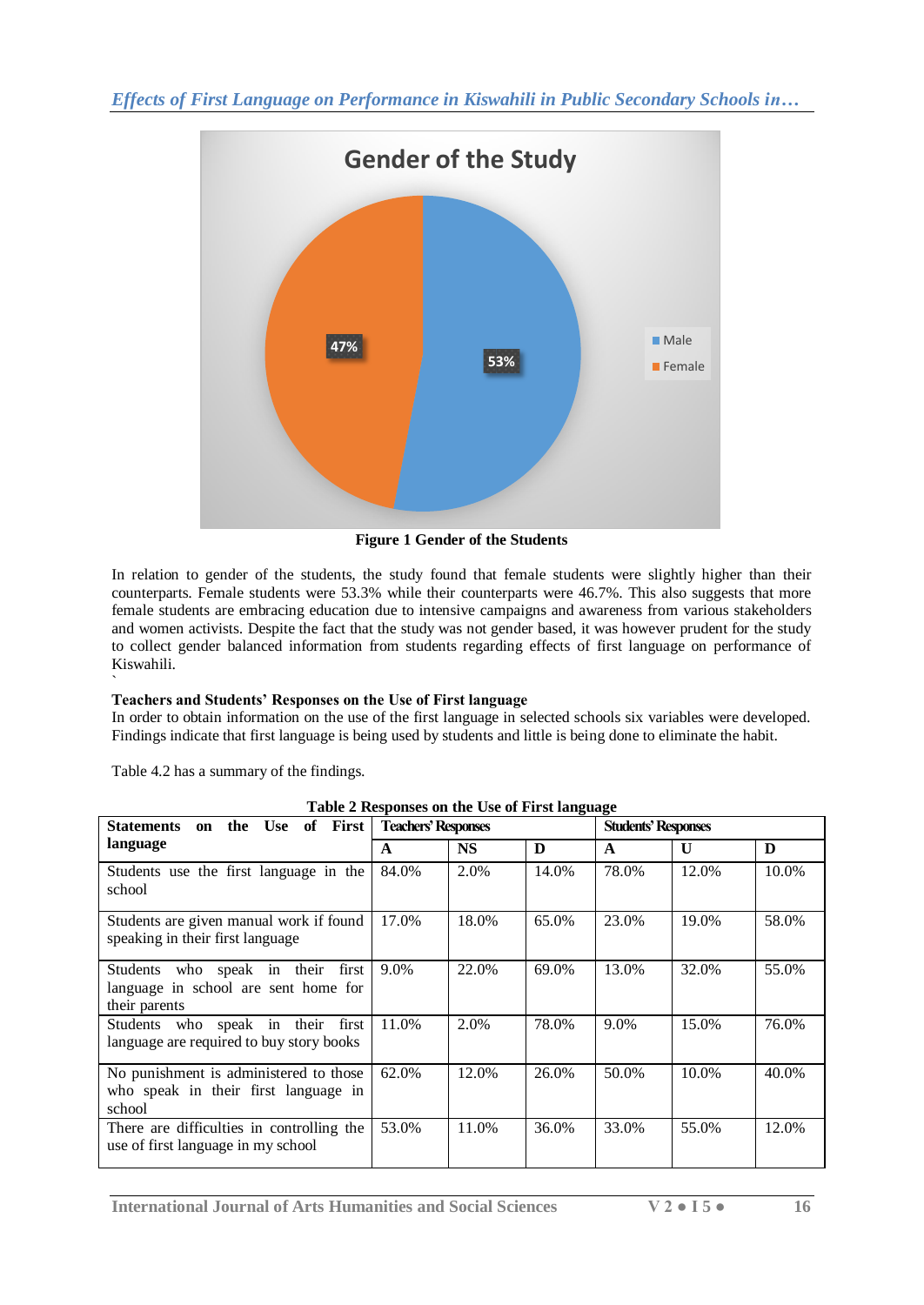In relation to the teachers; responses on the use of first language by their students, majority (84%) agreed that students use the first language in the school. Implying that apart from English and Kiswahili which are the official languages, students further communicate using their mother tongue. In Kenyan according to the new constitution (2010), Kiswahili and English have been recognized as official communication languages. Thus, it is expected that in Kenyan public secondary schools students are expected to use English and Kiswahili as their official language of communication. The use of first language by students may compromise the effectiveness of using and communicating from the official languages.

The study further revealed that majority (65%) of teachers denied the statement that students are given manual work if found speaking in their first language. This therefore implies that in most schools in the study area the use of first language is condoned by the management that is why students who use their mother tongue go unpunished. This also may motivate the use of first language.

The study also established that majority of the teachers denied the statements that: students who speak in their first language in school are sent home for their parents (69%) and students who speak in their first language are required to buy story books (78%). Thus, according to 62% of teachers who were interviewed, stated that no punishment is administered to those who speak in their first language in school. The findings therefore imply that first language speaking among students in various schools in the study area is common.

Social learning theory states that an actor will repeat certain behaviour in future if it is rewarded. On the other hand, an actor will desist from the behaviour if it is punished in order to avoid pain and discomfort in future. Similarly, if the use of first language is condoned, then it is like an action being reward and therefore it will continue. This may affect performance in Kiswahili.

In relation to the students responses on the use of first language, findings reveal that just like teachers, majority (78%) of students also agreed that they use the first language in school, 58% of students disagreed the statement that they are given manual work if found speaking in their first language. In addition, 55% denied the statement that; they are sent home if found speaking in their first language. Just like it was with teachers' responses, majority of the students who participated in the study revealed that punishment was ineffective particularly towards guarding those using first language within school compound.

A close scrutiny of the findings reveal that there is a discrepancy between findings from teachers and students in controlling the use of first language in school. This is due to the fact that students fear that they might implicate their teachers.

In summary, in relation to teachers and students' responses on the use of first language findings indicate that students use the first language in the school, there is no punishment administered to those who speak in their first language in school, there are difficulties in controlling the use of first language in my school, students are not given manual work if found speaking in their first language, students who speak in their first language in school are not sent home for their parents and students who speak in their first language are not required to buy story books.

### **IV. Conclusion**

The objective of the study was to establish how the use of first language affects performance in Kiswahili in public secondary schools in Kericho West Sub-County. Findings indicate that students registering poor results in Kiswahili; students experiencing difficulties in speaking fluent Kiswahili even though most students denied the statement, and students experiencing difficulties in writing essays in Kiswahili which was revealed from the essay they were given during data collection were found to be the effects of using first language.

## **V. Recommendations**

Findings indicate that students are using first language in school, there is inadequate reading and learning materials for Kiswahili, there is inadequate management support particularly towards the use of Kiswahili. In addition, negative attitudes hamper the use of Kiswahili in school especially among students. From the study findings it was established that majority (78%) of the participants acknowledged that students are using first language in school. There are possibilities that using first language may affect negatively performance of Kiswahili. Furthermore, since school rules and regulations on the use of first language are available. Based on the study findings, it was established that the programmes that have been put in place to improve the use of Kiswahili are inadequate. Inadequate teaching and learning materials, poor management support among others are affecting performance in Kiswahili. The study findings also revealed that policies and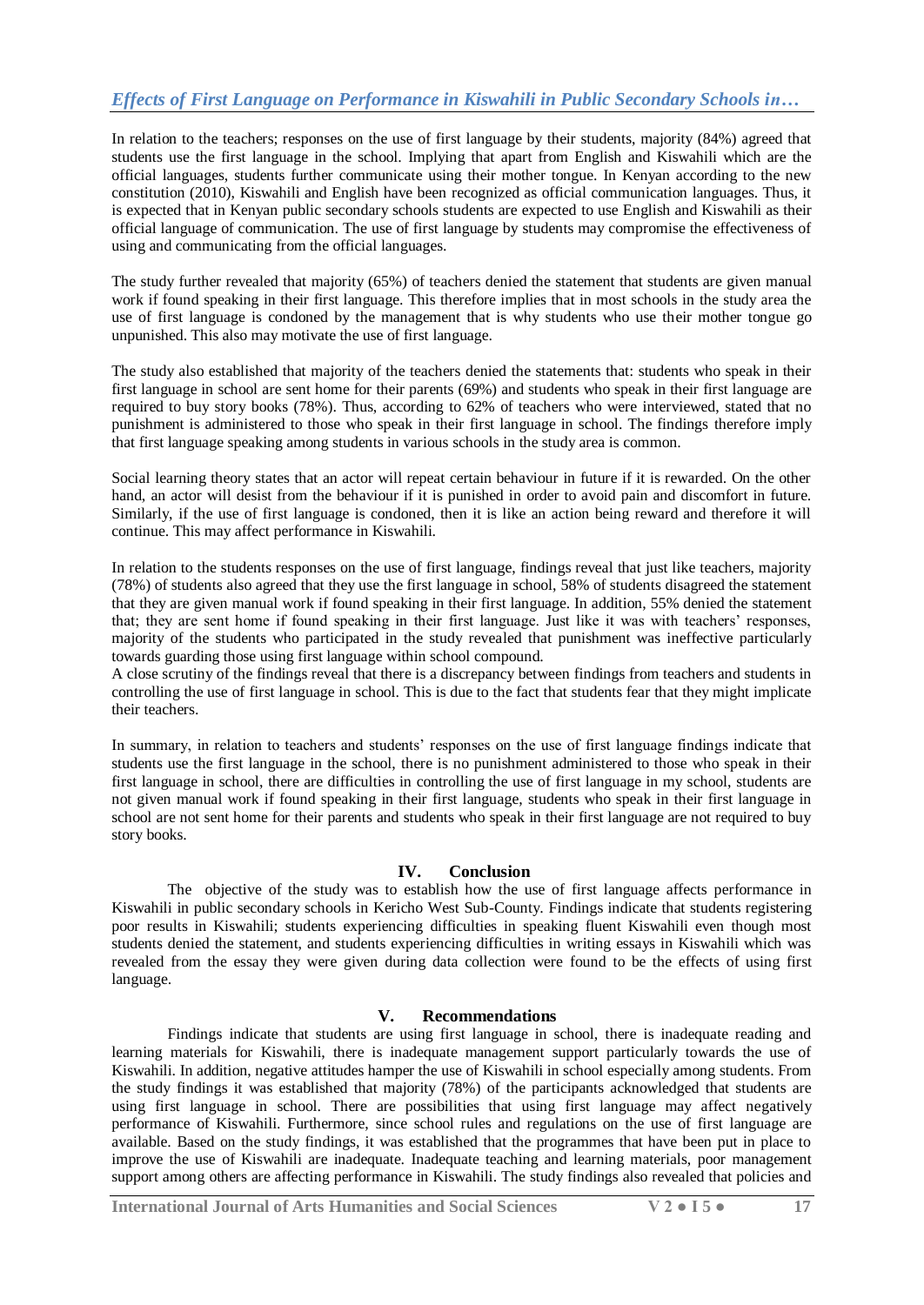regulations regarding the use of Kiswahili are in place but the problem is reinforcement. Based on these and other findings in chapter four, the study makes the following recommendations;

- a. There is need for the school management as well as teachers to cooperate in ensuring that the rules are reinforced and implemented.
- b. There is need therefore for the school management to ensure that they provide adequate support in order to improve performance of the subject. At this point, the school management need to provide adequate support in terms of reading and learning materials, facilitation of symposiums and seminars as well as ensuring that teachers of Kiswahili are motivated in order to teach with satisfaction.
- c. There is need for the school management as well as teachers to strictly reinforce the policies and regulations regarding Kiswahili in order to improve performance.

#### **VI. Suggestions for Further Research**

The study was conducted on the effects of first language on performance in Kiswahili in public secondary schools in Kericho West Sub-county. Teachers of Kiswahili, Heads of departments for Kiswahili and Form Three students were the target population for the study.

The study recommends that other researchers:

- a. To conduct similar studies in other regions of the country for comparison purposes as well as creating a pool of information and literature to act as a point of reference
- b. Other studies be conducted on the effect of Sheng" on performance of Kiswahili
- c. Other studies be conducted effects of student attitude on performance of Kiswahili

#### **REFERENCES**

- [1.] Ahmad, F. & Aziz, J. (2009). Students" Perceptions of the Teachers" Teaching of Literature Communicating and Understanding Through the Eyes of the Audience. European Journal of social sciences, 7 (3), 17.Retrieved from www.eurojournals.com/ ejss7\_3 02.pdf on 10/04/2013.
- [2.] Anorue, C. (2004). Patterns of Teacher Student Interaction in Social Studies in Imo State Secondary School.A Ph.D Dissertation, University of Port Harcourt.
- [3.] Beardsmore, H.B. (1982). Bilingualism: Basic Principles. Tieto, Avon.
- [4.] Bett, J., Indoshi, F. C. &Odera, F. Y. (2008).The Nature of Interaction in English Language Classrooms. International Journal of Learning, 16 (7), 217-228.
- [5.] Bialystok, E., &Hakuta, K. (1994).In other words. New York: Basic Books.
- [6.] Birdsong, D. (2005). Interpreting age effects in second language acquisition" In J. Kroll & A. DeGroot (eds.), Handbook of Bilingualism: *Psycholinguistic Perspectives* (pp. 109-127). Oxford: Oxford U. Press.
- [7.] Bley-Vroman, R. (1990).The logical problem of foreign language learning: *Linguistic Analysis* 20, 3-49.
- [8.] Bowling, A. (2002). Research Methods in Health: Investigating health and health services. Buckingham: Open University Press.
- [9.] Brad, H. (2000). Teacher-Centered Instruction versus Student–Centered Instruction. Am. Sch. Board J, P. 1-5.
- [10.] Bush K. M, Sidman M, de Rose T. (1989).Contextual control of emergent equivalence relations. *Journal of the Experimental Analysis of Behavior*: 51:29–45.
- [11.] Bush, G. (2006). Learning about learning: From theories to trends. Teacher Librarian, 34 (2), 14-19.
- [12.] Callahan, R. M. (2005). English Language Proficiency and Track Placement: Variable Effects on Academic Achievement. Somerville: Cascadilla Press.
- [13.] Carroll, J. (1967). *The foreign language attainments of language majors in the senior year*: A survey conducted in U.S. colleges and universities. Cambridge, MA: Harvard University Press.
- [14.] Chang, W. (2002, April).The impact of constructivist teaching on students' perceptions of teaching and learning. Paper presented at the Annual Meeting of the National Association for Research in Science Teaching, New Orleans, LA.
- [15.] Chang, Y. (2010). Students" Perceptions of Teaching Styles and Use of Learning Strategies.Retrieved from [http://trace.tennessee.edu/utk\\_gradthes/782 on 27/4/2013.](http://trace.tennessee.edu/utk_gradthes/782%20on%2027/4/2013)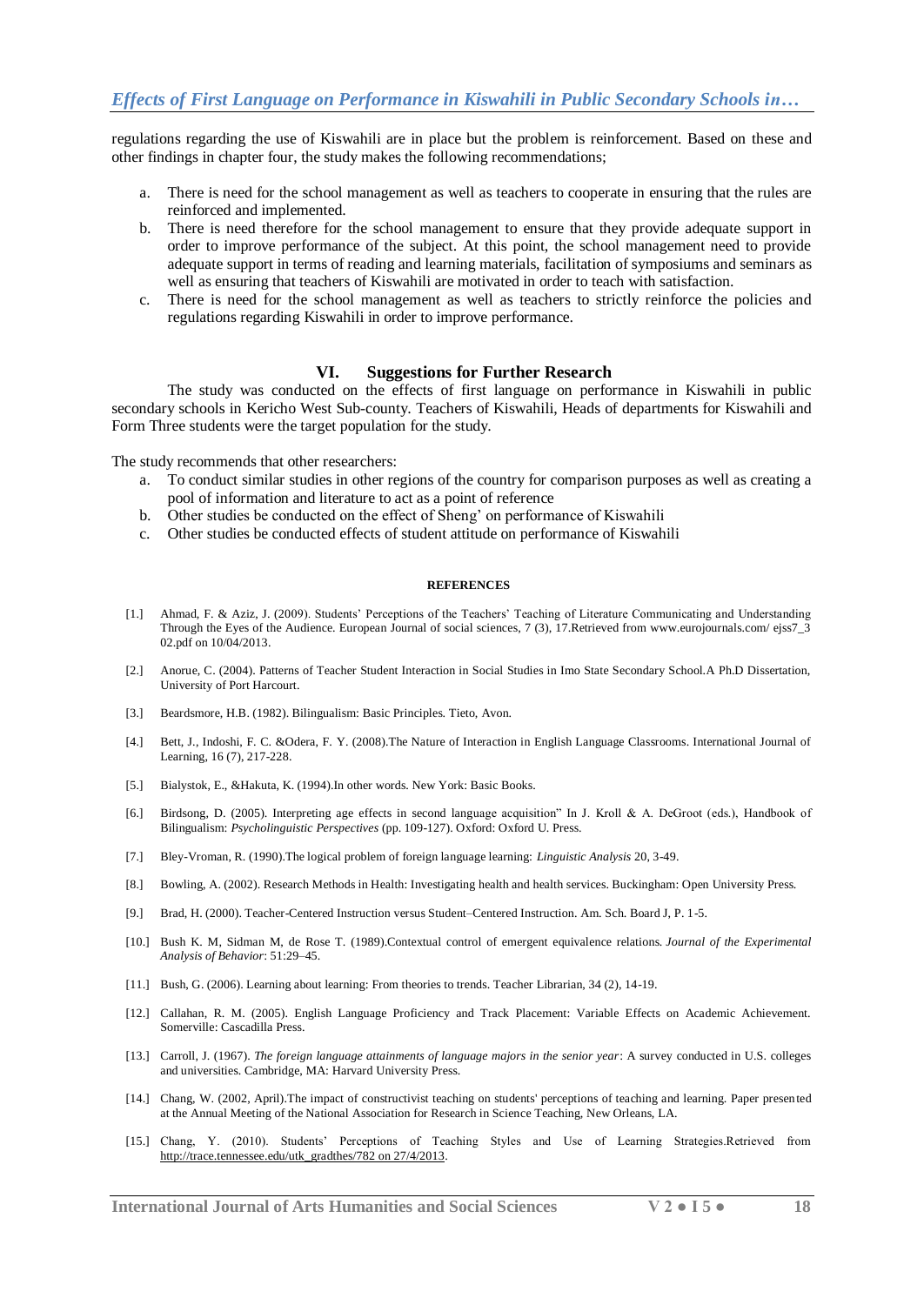- [16.] Chang, Charles B. (2012). "Rapid and multifaceted effects of second-language learning on first-language speech production". *Journal of Phonetics* 40 (2): 249–268. [doi:](https://en.wikipedia.org/wiki/Digital_object_identifier)[10.1016/j.wocn.2011.10.007.](https://dx.doi.org/10.1016%2Fj.wocn.2011.10.007)
- [17.] Chika, P. O. (2012). The Extent of Students" Responses in the Classroom. International Journal of Academic Research in Business and Social Sciences, 2 (1).Retrieved from [www.hrmars.com/journals](http://www.hrmars.com/journals) on 23/4/2013.
- [18.] Cohen, L., Manion, L. &Morrizon, K. P. B. (2000).Research Methods in Education. London: Croomhelm.
- [19.] Collier, V. P. (1995a). Acquiring a second language for school: Vol. 1, No. 4.Directions in language and education.
- [20.] Collier, V. P. (1995b). Promoting academic success for ESL students. Jersey City: New Jersey Teachers of English to Speakers of Other Languages-Bilingual Educators.
- [21.] Cook, Vivian (2008). *Second Language Learning and Language Teaching*. London: Arnold. [ISBN](https://en.wikipedia.org/wiki/International_Standard_Book_Number) [978-0-340-95876-6.](https://en.wikipedia.org/wiki/Special:BookSources/978-0-340-95876-6)
- [22.] Cummins, J. (1981). The role of primary language development in promoting educational success for language minority students. In California State Department of Education (Ed.), Schooling and language minority students: A theoretical framework (pp. 3-49). Los Angeles: National Dissemination and Assessment Center.
- [23.] Cummins, J. (1996). Negotiating identities: Education for empowerment in a diverse society. Ontario: California Association for Bilingual Education.
- [24.] Curtin, E. (2005). Instructional styles used by regular classroom teachers while teaching recently mainstreamed ESL students: Six urban middle school teachers in Texas share their experiences and perceptions. Multicultural Education, 12 (4), 36-42.
- [25.] Dijkstra, T., and Van Heuven, B. (2002). The architecture of the bilingual visual word recognition system: From identification to decision Bilingualism: *Language and Cognition*, 5, 175-197.
- [26.] Doherty, R. W., &Hilberg, R. S. (2007).Standards for effective pedagogy, classroom organization, English proficiency, and student achievement. The Journal of Educational Research, 101(1), 24-34.
- [27.] Dörnyei, Z. (2001). New themes and approaches in second language motivation research. *Annual Review of Applied Linguistics*, 21, 43-59.
- [28.] Dufresne, J. R., Gerace, J.W., Leonard, W. J., Mestre, J. P. &Wenk, L. (2010). Classroom talk: A classroom communication system for active learning, 7 (2), 3-27 .doi: 10:1007/ BF 02948592
- [29.] Dulay, H., Burt, M. &Krashen, S. 1982, Languag Two, Oxford University Press, New York.
- [30.] Durrheim, K. & Painter, D. (2006).Collecting Qualitative Data: Sampling and Measuring.In M. T. Blanche, K. Durrheim& K. Painter (Eds.).Research in Practice. Cape Town: University of Cape Town Press.
- [31.] Eken, D. K. (2000). Through the eyes of the learner: Learner observations of teaching and learning. ELT Journal, 53(4), 66-80.
- [32.] Ellis, R. 1984, Classroom Second Language Development: a study of classroom interaction and language acquisition, Pergamon Press, Oxford.
- [33.] Ellis, R. 1997, Second Language Acquisition, Oxford University Press, Oxford.
- [34.] Farkas, R. D. (2003). Effects of traditional versus learning-styles instructional methods on middle school students. The Journal of Educational Research, 97(1), 42-51.
- [35.] Flanders, N. A. (1963). Intent, action and feedback: A preparation for teaching. Journal of Teacher Education, 14, 251-260.
- [36.] Flanders, N. A. (1970). Analyzing Teaching Behavior. New York: Addison-Wesley co.
- [37.] Flege, J. E., (1987). "The production of "new" and "similar" phones in a foreign language: evidence for the effect of equivalence classification" (PDF). *Journal of Phonetics* **15**: 47–65. Retrieved2011-02-09.
- [38.] Flege, J.E., Frieda, A., and Nozawa, T. (1997). Amount of native-language (L1) use affects the pronunciation in an L2. *Journal of Phonetics*, 25, 169-186.
- [39.] Flege, J.E., MacKay, I.A., and Piske, T. (2002). Assessing bilingual dominance: *Applied Psycholinguistics*, 23, 567-598.
- [40.] Flege, J. E., Yeni-Komishian, G. H., & Liu, S. (1999). Age constraints on secondlanguage acquisition.*Journal of Memory and Language*, 41, 78-104.
- [41.] Froyd, J. E. (2007). Evidence for the efficacy of student-active learning Pedagogies. Retrieved from http://cte.tamu.edu/programmes/flc.php on 29/4/2013
- [42.] Gall, M. D., Borg, W. R. & Gall, J. P. (2007). Educational research: An introduction. New York: Longman Publishers.
- [43.] Gathumbi A.W. &Masende S. C. (2005).*Principles and Techniques in Language Teaching; a Text for Teachers Educator, Teachers and Pre-service Educators*. Nairobi: Jomo Kenyatta Foundation.